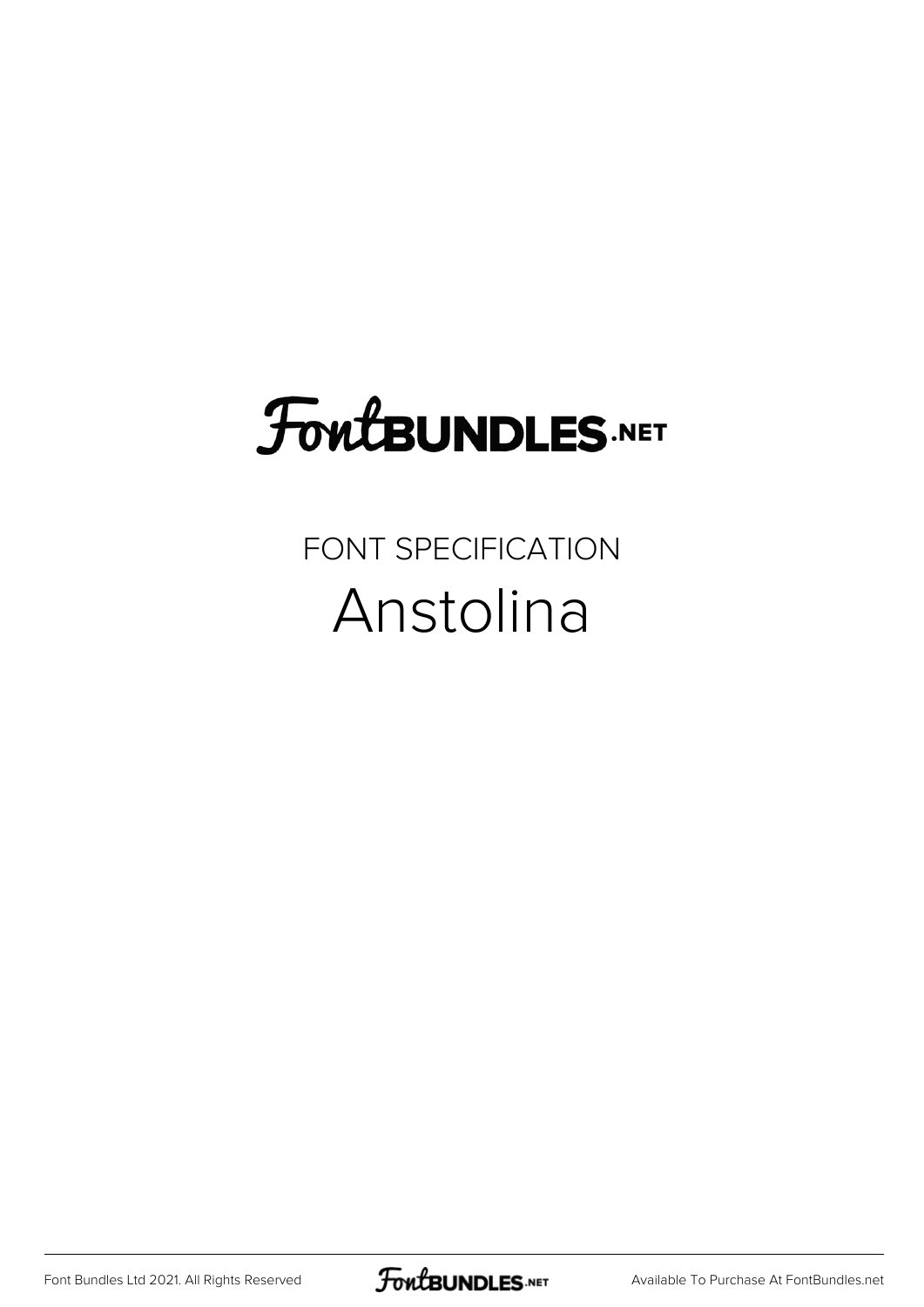## Anstolina Underlines - Regular

Uppercase Characters



Lowercase Characters



Numbers

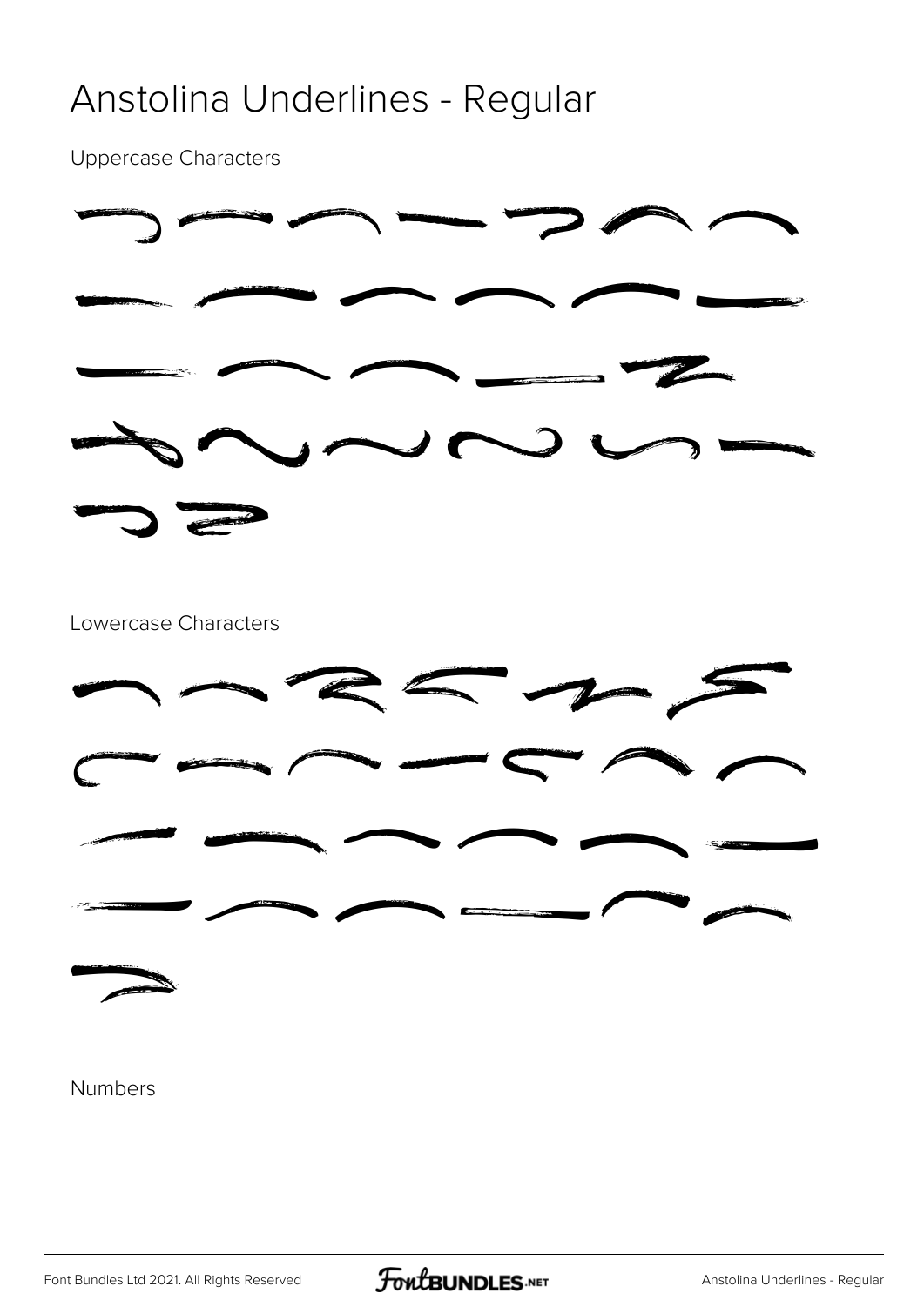Punctuation and Symbols

All Other Glyphs

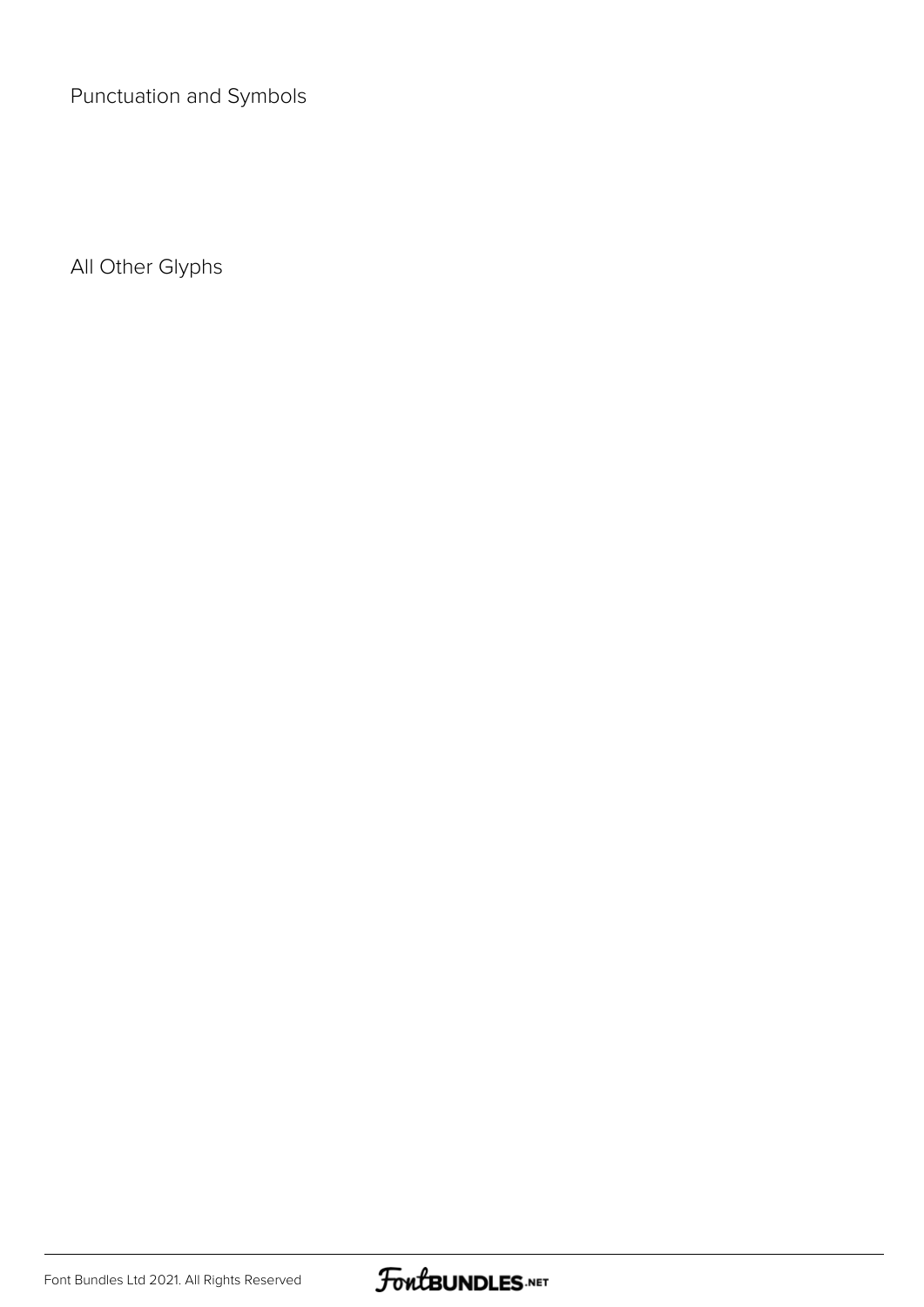## Anstolina - Regular

**Uppercase Characters** 

MEFGH1  $\mathcal{L}(\mathcal{E})$ 

Lowercase Characters

'elghijklmnop

Numbers

0123456789

**Punctuation and Symbols**  $\frac{\sigma}{\rho}$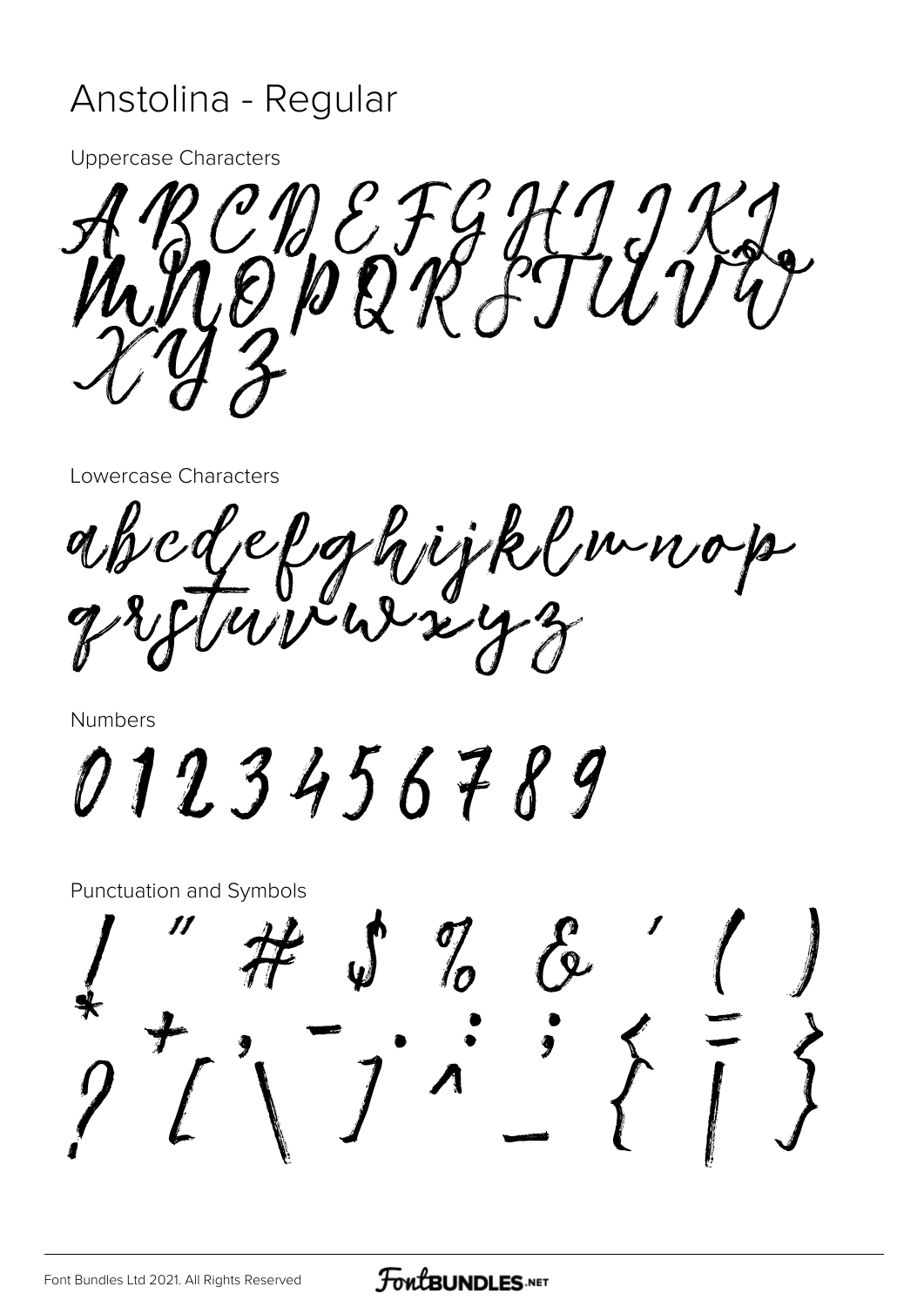$\oint_{2} f L \oint_{3} \frac{1}{x} \int_{3}^{x} \frac{1}{x} \frac{d}{dx} \frac{1}{x}$ 

All Other Glyphs

AAAAÄARCE ÉÊËJJJJHV  $\dot{\theta}$   $\dot{\theta}$   $\ddot{\theta}$   $\ddot{\theta}$   $\dot{\theta}$   $\dot{\theta}$   $\dot{\theta}$   $\dot{\theta}$   $\dot{\theta}$ UÜÝPBàáãã ä å æ ç è é ê ë i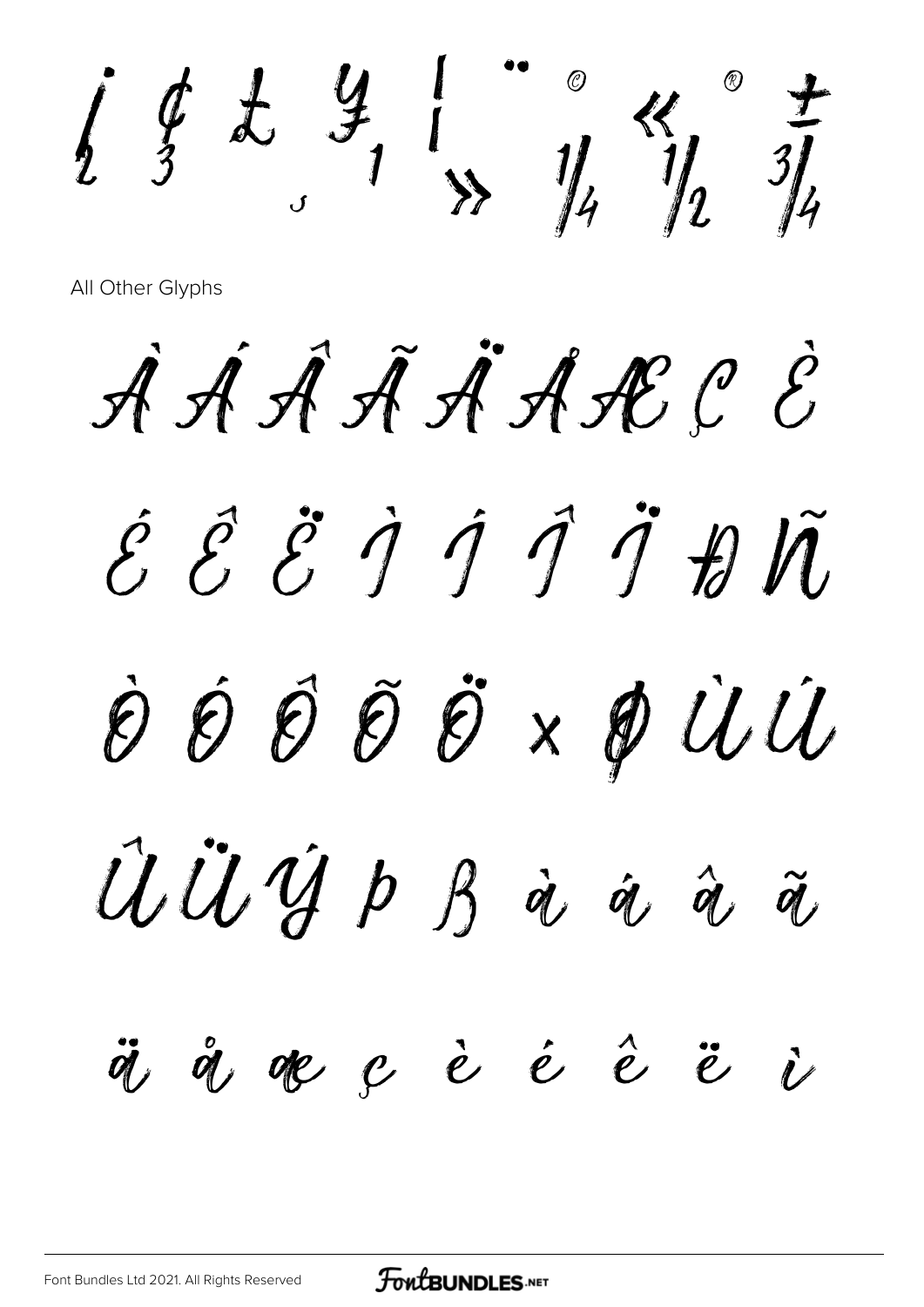i î ï đñ à á â ã ö ÷ Į iv iv û iv ý þ y le a d'if il z'y  $\begin{matrix} V & 0 \end{matrix}$ EAU bodepp hi is j'hols no n os p

FontBUNDLES.NET